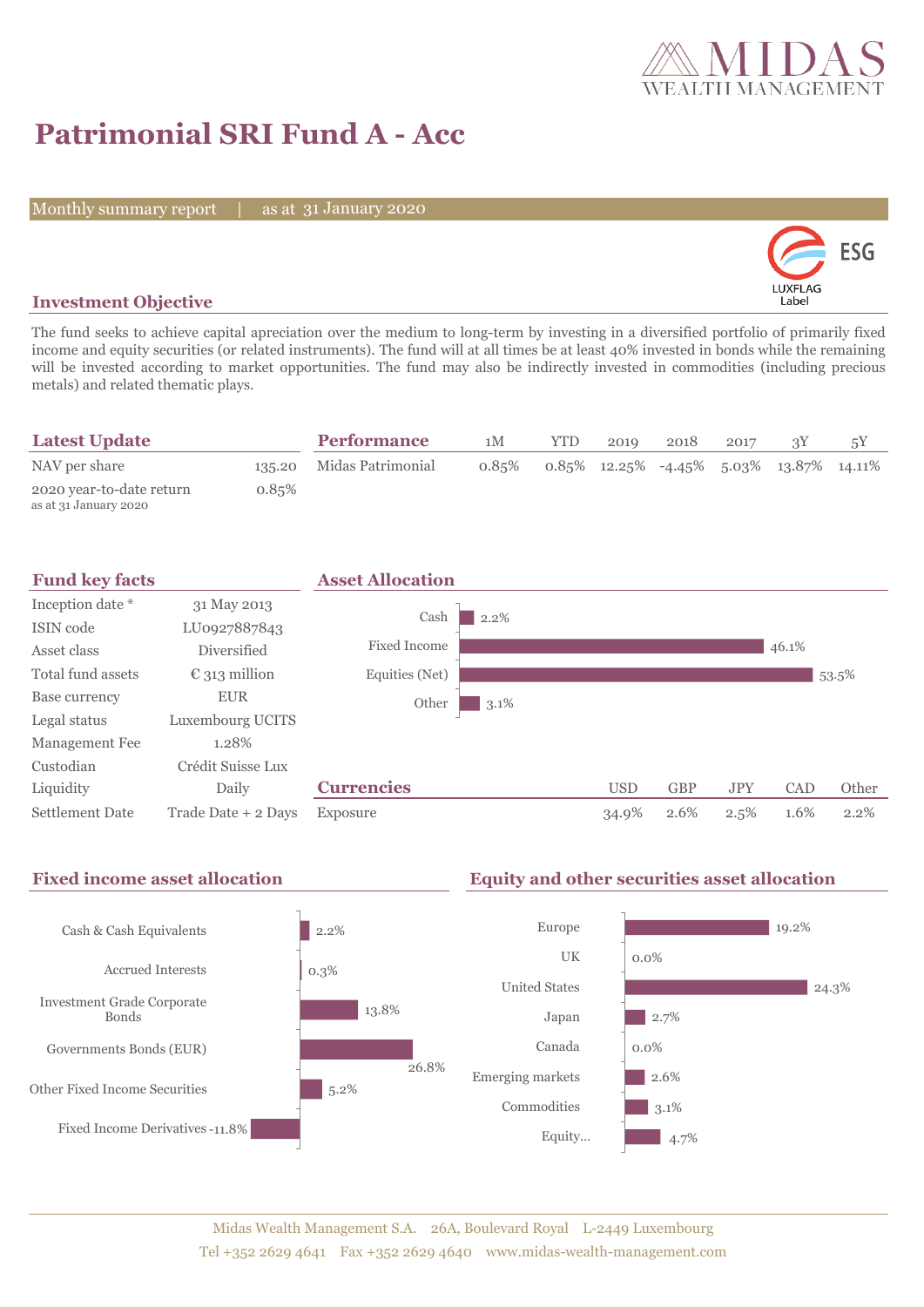

# **Patrimonial SRI Fund A - Acc**

Monthly summary report

31 January 2020

| Top 10 fixed income holdings            | YTM     | Rating | Weigh |
|-----------------------------------------|---------|--------|-------|
| ALTICE FINCO SA : ALTICE 4 3/4 01/15/28 | 4.6%    | $CCC+$ | 2.3%  |
| DEUTSCHLAND REP : DBR o 08/15/29        | $-0.5%$ | AAA    | 2.2%  |
| ALLIANDER: ALLRNV 07/8 04/22/26         | $-0.1%$ | $AA-$  | 2.0%  |
| NETHERLANDS GOVT: NETHER 0 3/4 07       | $-0.4%$ | AAA    | 1.9%  |
| BTPS: BTPS 2 02/01/28                   | 0.7%    | BBB-   | 1.9%  |
| HELLENIC REPUBLI : GGB 4 3/8 08/01/22   | $0.1\%$ | $B+$   | 1.8%  |
| BTPS: BTPS 1 07/15/22                   | $-0.1%$ | BBB-   | 1.6%  |
| FRANCE O.A.T.: FRTR 2 05/25/48          | 0.6%    | AA     | 1.5%  |
| DEUTSCHLAND REP : DBR 1 1/4 08/15/48    | $0.0\%$ | AAA    | 1.5%  |
| EUROPEAN INVT BK : EIB 0 3/8 07/16/25   | $-0.4%$ | AAA    | 1.3%  |

**Fixed income rating breakdown** 



| Top 10 equity holdings           | Sector                        | Weight  | <b>Equity sector breakdown</b> |                     |  |  |
|----------------------------------|-------------------------------|---------|--------------------------------|---------------------|--|--|
| ALTICE NV - A                    | <b>Communication Services</b> | 4.3%    | <b>Consumer Discretionary</b>  | 11.9%               |  |  |
| <b>FREY</b>                      | <b>Real Estate</b>            | 1.6%    | <b>Consumer Staples</b>        | $9.0\%$             |  |  |
| <b>APPLE INC</b>                 | <b>Information Technology</b> | $1.3\%$ | Energy                         | $\blacksquare$ 2.0% |  |  |
| <b>LOCKHEED MARTIN CORP</b>      | Industrials                   | $1.2\%$ | Financials                     | $0.0\%$             |  |  |
| <b>MICROSOFT CORP</b>            | <b>Information Technology</b> | 1.2%    | Health Care                    | 11.4%               |  |  |
| <b>SEMPRA ENERGY</b>             | <b>Utilities</b>              | $1.2\%$ | <b>Information Technology</b>  | 25.9%               |  |  |
| ALPHABET INC-CL A                | Communication Service: 1.2%   |         | Industrials                    | 12.5%               |  |  |
| <b>MASTERCARD INC-CLASS A</b>    | <b>Information Technology</b> | $1.2\%$ | Materials                      | $0.0\%$             |  |  |
|                                  |                               |         | <b>Communication Services</b>  | 18.2%               |  |  |
| VISA INC                         | <b>Information Technology</b> | $1.2\%$ | <b>Utilities</b>               | $\blacksquare$ 2.8% |  |  |
| <b>CHECK POINT SOFTWARE TECH</b> | <b>Information Technology</b> | 1.1%    | <b>Real Estate</b>             | $6.3\%$             |  |  |



# **Thematics breakdown Top 5 funds and other holdings**

| ETFS PHYSICAL GOLD                                 | 3.1% |
|----------------------------------------------------|------|
| Amundi Japan TOPIX ETF                             | 2.7% |
| iShares STOXX Europe 600 Automobiles & P $\,$ 1.7% |      |
| Quaero Bamboo                                      | 1.6% |
| <b>ISHR STOXX EUR 600 BANKS</b>                    | 0.9% |